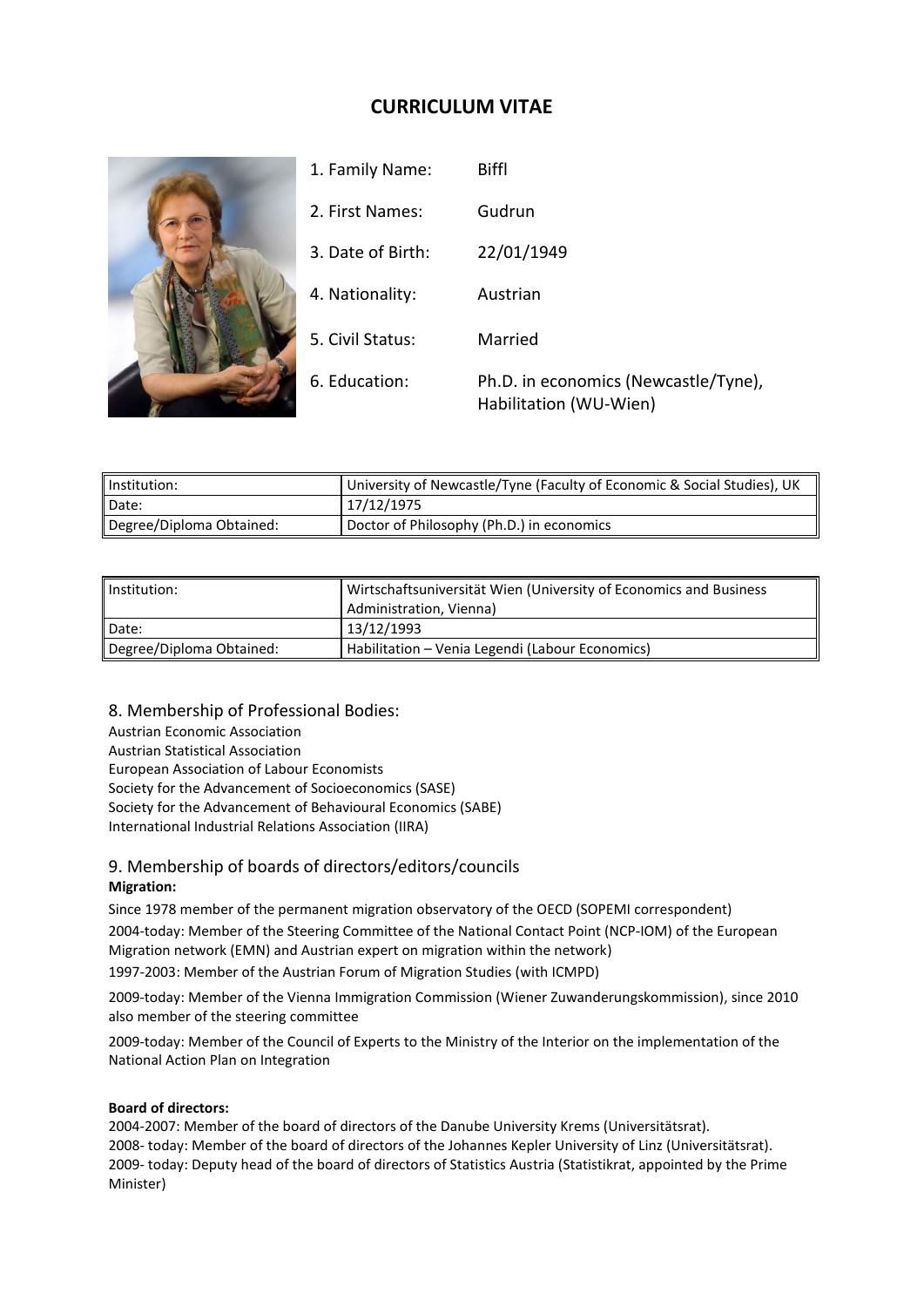#### **Advisory boards:**

2003-today: Member of the advisory council on gender policy to the Ministry of Science 2004-2009: Member of the board of scientific advisors of the Austrian Institute of Youth Research 1978-2009: Member of the Council of Advisors on Social and Economic Policy in Austria **Editorial work:**

Since 1995 Member of the editorial board of the Journal of Contemporary Issues in Business and Government, Curtin University of Technology (Perth, W.A.).

Since 2004: Member of the editorial-Board of "Journal of Immigrant and Refugee Studies", School of Social Welfare and Center for International Studies, University of Missouri – St. Louis.

#### 10. Other Skills:

Specialist on labour, education and training, migration, institutional change, international economics Business cycle analysis and forecasting techniques

#### 11. Present Position:

Professor of Economics, Danube University Krems, Head of Department Migration and Globalisation and Dean of the Faculty Communication and Globalisation Cosultant to Statistics Austria since January 2009

#### 12. Key Qualifications:

Business Cycle Analysis and Forecasting Economic Policy Analysis in Labour, Education, Migration Institutional Change, Social Policy, Health and Work, Industrial Relations

#### 13. Field Experience:

| Country                                                    | Date              |
|------------------------------------------------------------|-------------------|
| Consultant to the OECD on Migration (SOPEMI Correspondent) | <b>Since 1977</b> |
| Visiting fellow to the University of Melbourne, Australia  | 1998, 2005        |
| Visiting Professor to the University of Christchurch, NZ   | 1998              |
| Visiting Professor to the University of Graz               | 1998/99           |
| Consultant to the OECD on Active Ageing Policies           | 2004/05           |

### 14. Professional Experience Record:

| Date:        | 1984                                              |
|--------------|---------------------------------------------------|
| Location:    | Washington, D.C.                                  |
| Company:     | <b>Bureau of Labor Statistics</b>                 |
| Position:    | Researcher                                        |
| Description: | Manpower Forecasting and Forecasting for Planning |

| Date:        | 1991/92                                                                 |
|--------------|-------------------------------------------------------------------------|
| ll Location: | Perth, W.A., Australia                                                  |
| Company:     | Curtin University of Technology & Western Australian Labour Market      |
|              | Research Centre,                                                        |
| ll Position: | Senior Lecturer in Economics and Senior Researcher                      |
| Description: | Lecturing Macroeconomics and Labour Economics                           |
|              | Researching industrial restructuring and impact of immigrants           |
|              | Specialisation on transport economics, mining (iron), utilities (water) |

| Date:        | 1998, 2003                                                    |
|--------------|---------------------------------------------------------------|
| Location:    |                                                               |
| Company:     | EU                                                            |
| Position:    | Peer Reviewer                                                 |
| Description: | Peer reviews of employment policy measures in NL (tax system, |